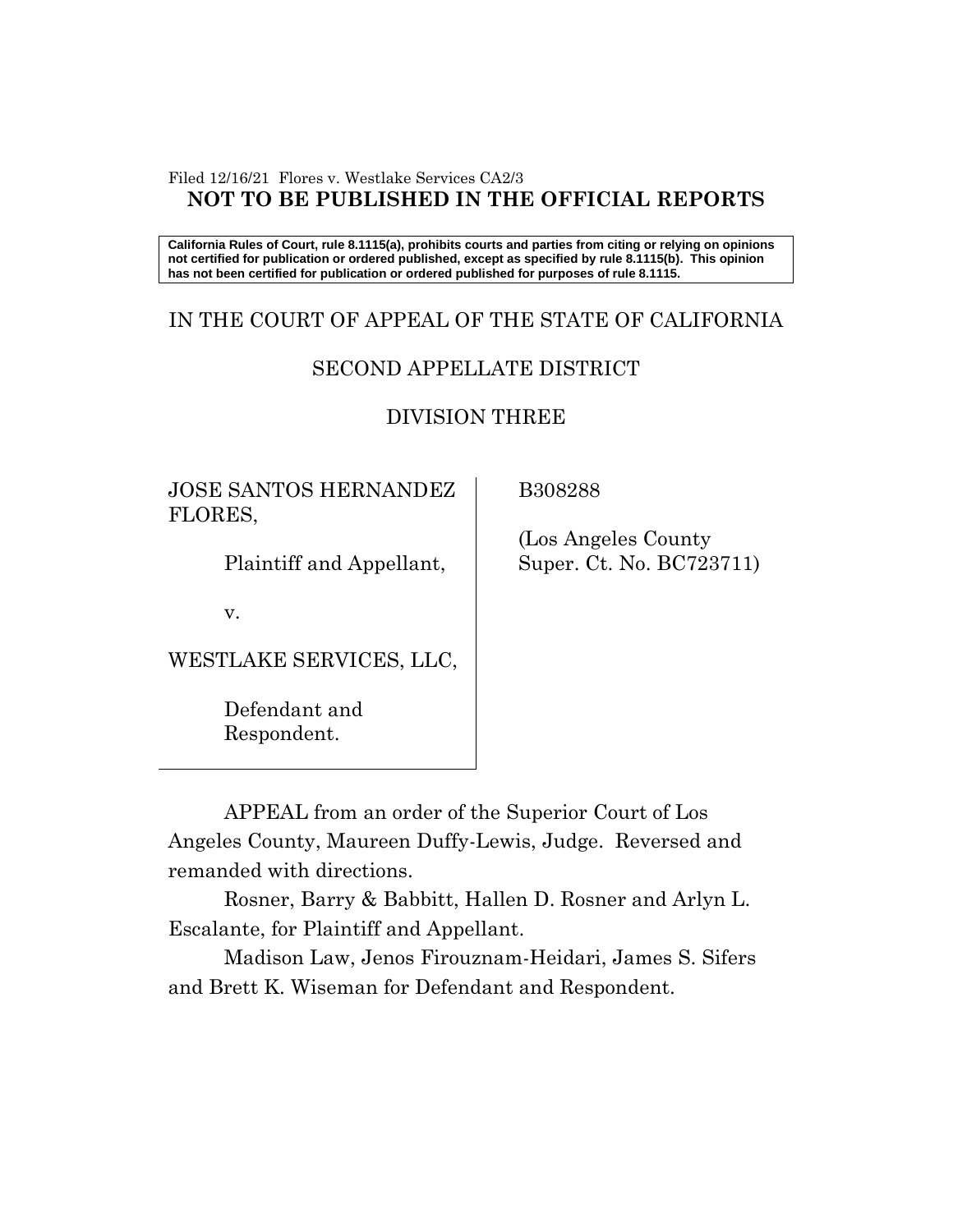In this action arising out of a retail installment sales contract, plaintiff and appellant Jose Santos Hernandez Flores (Plaintiff) appeals an order that denied his motion for attorney fees, costs and expenses against Westlake Services, LLC (Westlake) and Southgate Auto, Inc. (Southgate), and for prejudgment interest against Westlake.

Guided primarily by *Pulliam v. HNL Automotive Inc*.  $(2021)$  60 Cal.App.5th 396 (*Pulliam*),<sup>1</sup> we conclude that title 16, section 433.2 of the Code of Federal Regulations (CFR) (the Holder Rule) does not cap the attorney fees, costs, expenses, or prejudgment interest that Plaintiff may recover from Westlake, the creditor-assignee, or from Southgate, the seller. Therefore, we reverse and remand for the trial court to redetermine the matter.

#### **FACTUAL AND PROCEDURAL BACKGROUND**

In 2017, Plaintiff purchased a used 2014 Toyota Corolla from Southgate, doing business as Express Auto Lending, pursuant to a retail installment sale contract, for a purchase price of \$14,300. The financing was for a term of 66 months, at an annual percentage rate of 17.89 percent, for a total finance charge of \$8,452.22.

The contract included the following language from title 16, section 433.2 of the CFR: "NOTICE: ANY HOLDER OF THIS CONSUMER CREDIT CONTRACT IS SUBJECT TO ALL CLAIMS AND DEFENSES WHICH THE DEBTOR COULD ASSERT AGAINST THE SELLER OF GOODS OR SERVICES

<sup>1</sup> On April 28, 2021, the California Supreme Court granted review in *Pulliam*. The order granting review specifies that the Court of Appeal's opinion in *Pulliam* remains citable for its persuasive value. (No. S267576, order filed Apr. 28, 2021.)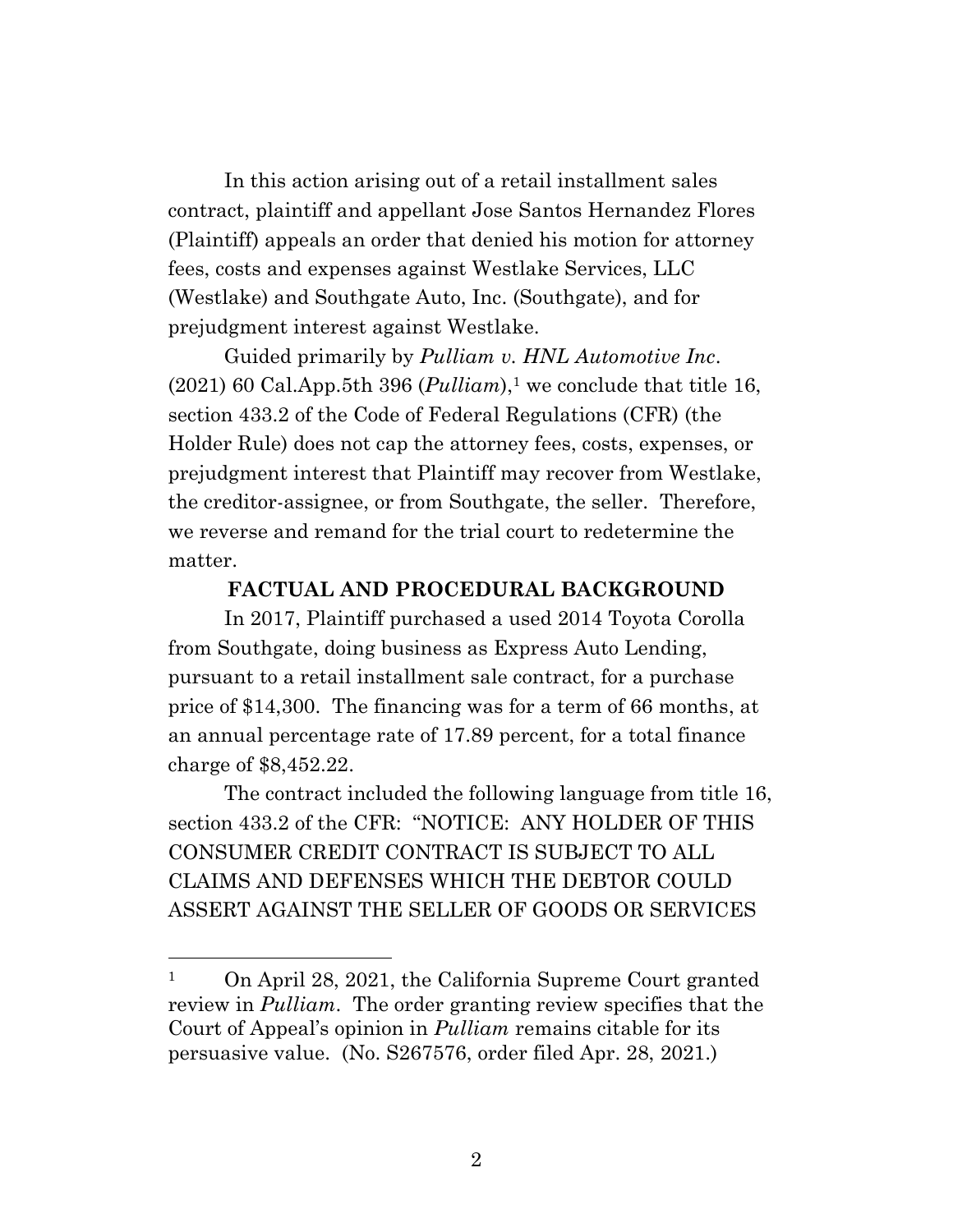OBTAINED PURSUANT HERETO OR WITH THE PROCEEDS HEREOF. RECOVERY HEREUNDER BY THE DEBTOR SHALL NOT EXCEED AMOUNTS PAID BY THE DEBTOR HEREUNDER." This language is commonly referred to as the Holder Rule. (*Pulliam*, *supra*, 60 Cal.App.5th at p. 402.)

Following Plaintiff's purchase of the vehicle, Westlake accepted assignment of the retail installment sales contract and became the holder thereof.

In October 2018, Plaintiff filed this action against Westlake and Southgate. In the operative first amended complaint, Plaintiff pled: he specifically told Southgate that he was looking for a vehicle that had never been involved in an accident; Southgate represented that the subject vehicle had not been in an accident; after purchasing the vehicle Plaintiff discovered that the vehicle had actually been involved in an accident and had sustained structural damage. Plaintiff pled violations of the Consumers Legal Remedies Act (CLRA) (Civil Code § 1750 et seq.), <sup>2</sup> the Song-Beverly Consumer Warranty Act (Song-Beverly) (§ 1790 et seq.), and section 1632 (failure to provide Spanish language translation of contract), as well as causes of action for unfair competition (Bus. & Prof. Code, § 17200), and fraudulent and negligent misrepresentation.

Westlake and Southgate unsuccessfully moved to compel arbitration. Westlake and Southgate then filed a joint answer to the complaint, denying all allegations and asserting numerous affirmative defenses.

Westlake and Southgate's counsel, Madison Law, subsequently moved to be relieved as counsel for Southgate. The motion was granted. In July 2019, because Southgate had failed

<sup>2</sup> All unspecified statutory references are to the Civil Code.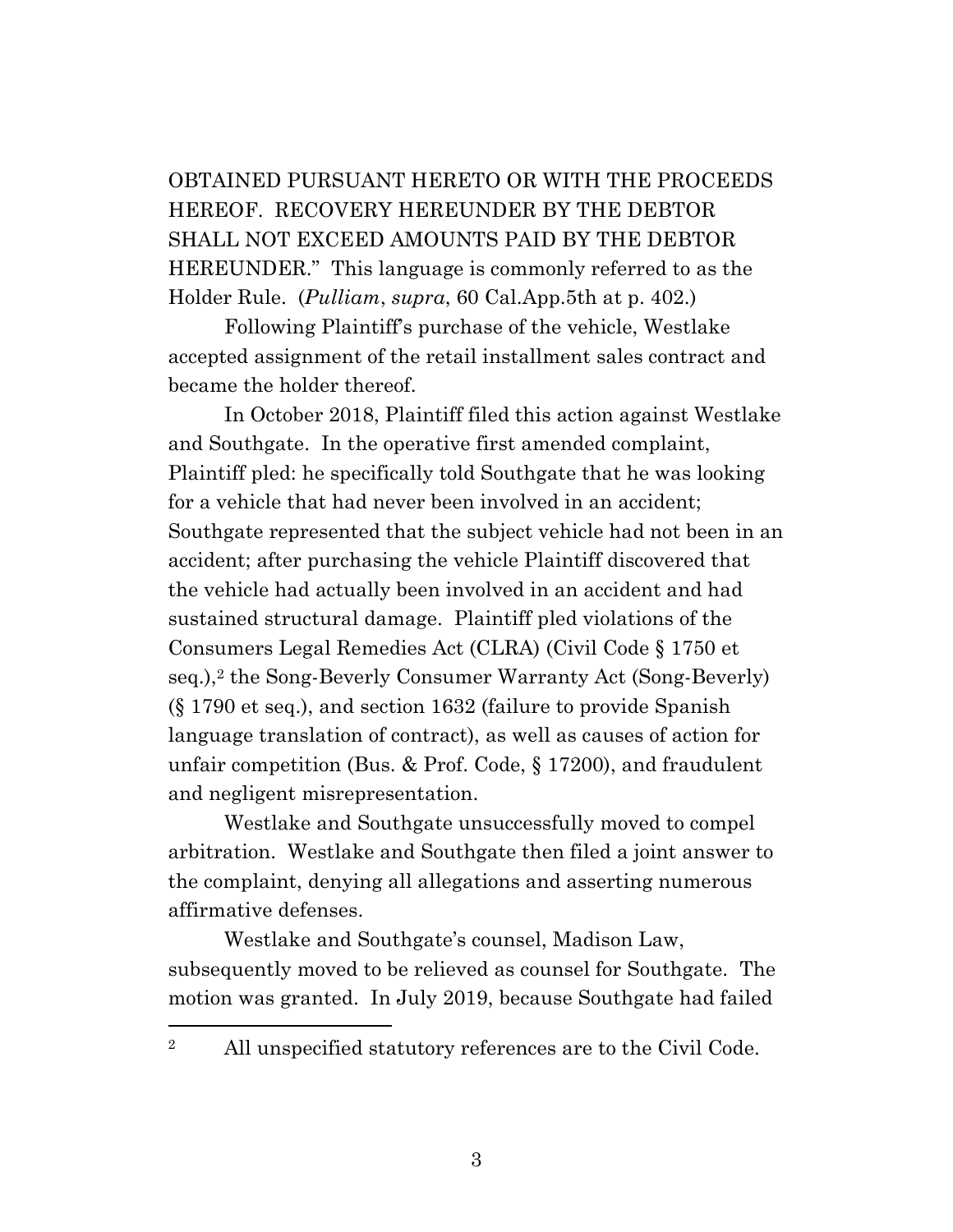to retain new counsel, the trial court struck Southgate's answer and entered its default.

In January 2020, the parties reached a partial settlement. Under the settlement, Southgate, to whom Westlake had reassigned the contract, waived the balance due; Westlake acknowledged that Plaintiff owed nothing further on the contract; Westlake would pay Plaintiff \$5,712.42, reflecting the refund of his down payment and monthly installment payments; and Plaintiff would file a motion to recover attorney fees, costs, expert expenses (Code Civ. Proc., § 998), and prejudgment interest, within 30 days of receiving the payment from Westlake.

On March 11, 2020, Plaintiff filed the motion which is the subject of this appeal, seeking recovery of attorney fees, costs and expenses against Westlake and Southgate, as well as prejudgment interest against Westlake.3 Plaintiff sought \$66,766.97 in attorney fees, costs, and expenses against Westlake and Southgate, jointly and severally, and prejudgment interest of \$2,981.16 against Westlake. Plaintiff asserted that as the prevailing party, he was entitled to recover attorney fees pursuant to the CLRA (§ 1780, subd. (e)) and Song-Beverly (§ 1794, subd. (d)), and pursuant to section 1459.5, which authorizes recovery of attorney fees, costs and expenses against a holder, i.e., Westlake.<sup>4</sup> <sup>5</sup> Plaintiff anticipated that Westlake would argue

<sup>3</sup> We note the motion was only served on Westlake, as Southgate was in default.

<sup>&</sup>lt;sup>4</sup> Section 1459.5 states: "A plaintiff who prevails on a cause of action against a defendant named pursuant to Part 433 of Title 16 of the Code of Federal Regulations or any successor thereto, or pursuant to the contractual language required by that part or any successor thereto, may claim attorney's fees, costs, and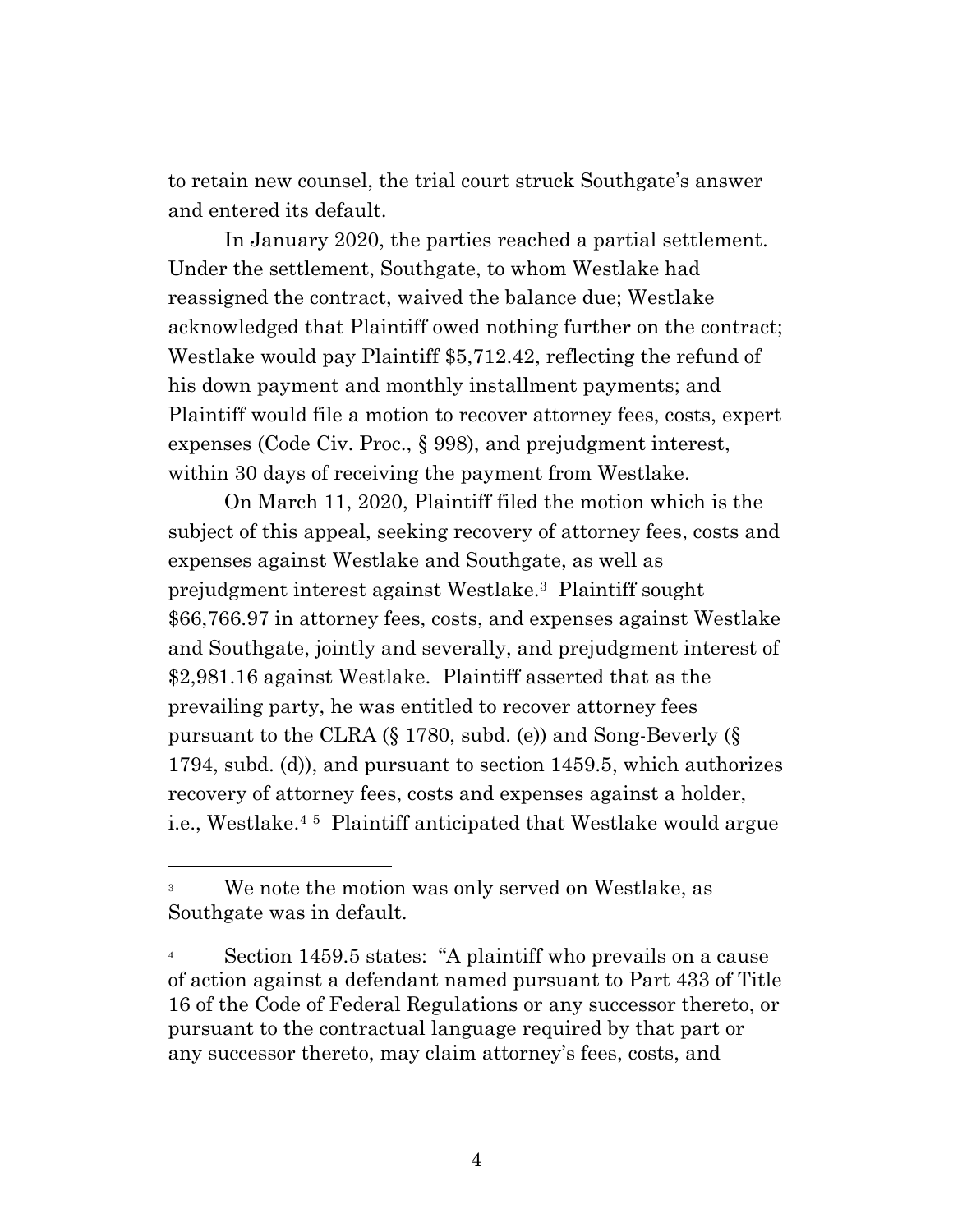that pursuant to *Lafferty v. Wells Fargo Bank, N.A.* (2018) 25 Cal.App.5th 398 (*Lafferty*), a holder of a retail installment sales contract cannot be held liable for attorney fees, costs, or expenses. Plaintiff asserted that *Lafferty* was superseded by section 1459.5, which became effective January 1, 2020, and which allows a prevailing plaintiff to recover attorney fees, costs, and expenses from the holder to the fullest extent permissible against the seller.

In opposition, Westlake argued that Plaintiff had no basis to recover attorney fees, costs, or any amount in excess of the Holder Rule cap from Westlake. Westlake relied on *Spikener v. Ally Financial, Inc*. (2020) 50 Cal.App.5th 151 (*Spikener*), which held that section 1459.5 conflicts with, and is therefore preempted by, the federal Holder Rule, and thus, when a debtor asserts a claim against a holder pursuant to the Holder Rule, the debtor's recovery, including any attorney fees based on the Holder Rule claim, cannot exceed the amount the debtor paid under the contract. (*Id*. at p. 155.)

On August 10, 2020, the matter came on for a hearing on Plaintiff's motion, as well as on an order to show cause re dismissal due to the settlement. The trial court ruled that *Spikener* is "on point. Both Defendants have paid the maximum amount and [are] not obligated to pay more per *Spikener*." The

expenses from that defendant to the fullest extent permissible if the plaintiff had prevailed on that cause of action against the seller."

<sup>&</sup>lt;sup>5</sup> On March 26, 2021, Plaintiff filed an unopposed request for judicial notice of the legislative history of section 1459.5. Ruling on the motion previously having been deferred, the motion is now granted. (Evid. Code, §§ 452, subd. (c), 459.)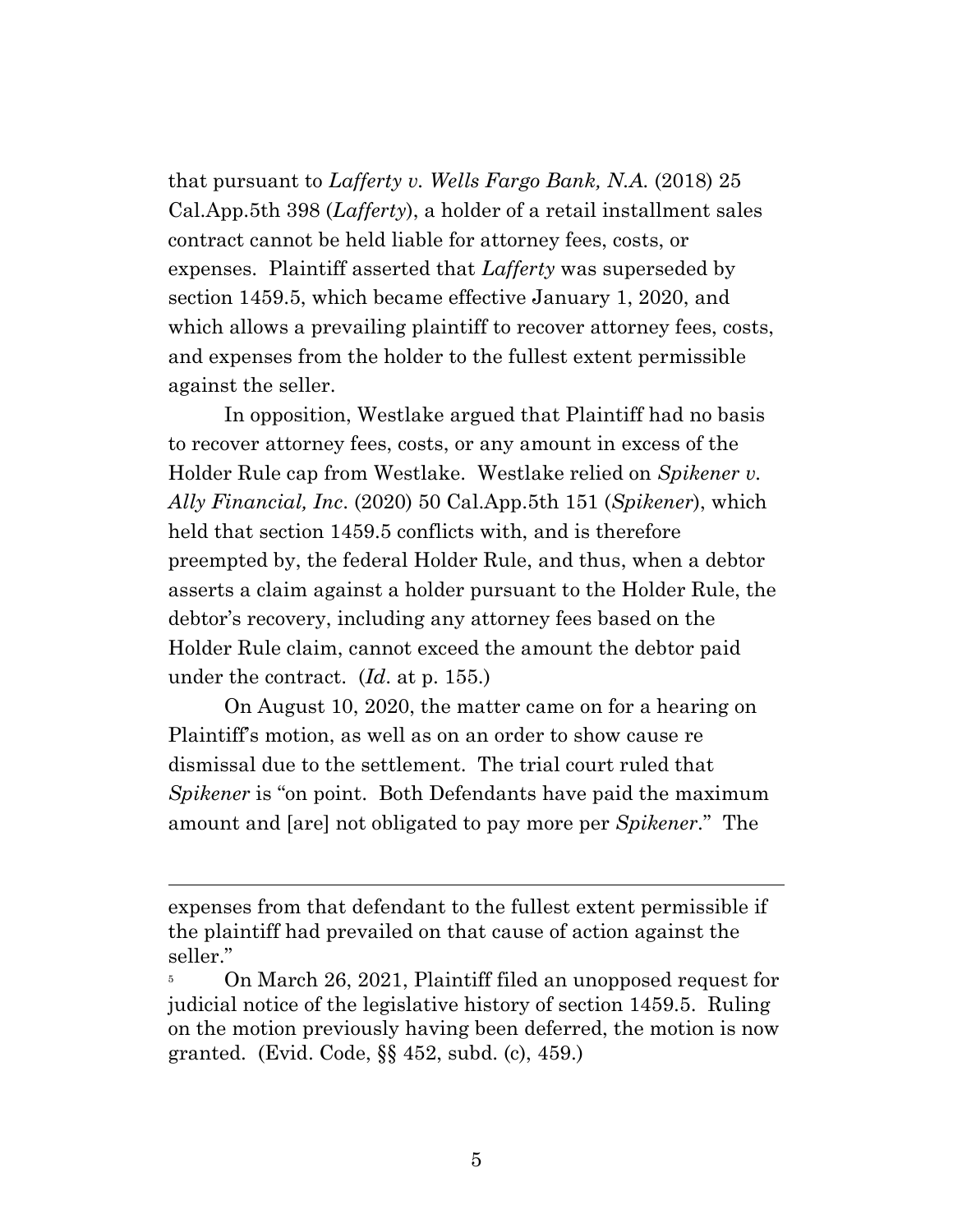court denied Plaintiff's motion and ordered the action dismissed, noting that no further proceedings were pending.

On October 6, 2020, Plaintiff filed a timely notice of appeal from the August 10, 2020 order.

#### **CONTENTIONS**

Plaintiff contends: he is entitled to attorney fees, costs and prejudgment interest for prevailing under the CLRA and Song-Beverly; this court should follow *Pulliam* in finding that the Holder Rule does not preclude statutory attorney fees, costs and prejudgment interest, and that section 1459.5 is not preempted; in the alternative, costs and attorney fees are recoverable from the holder even if attorney fees were limited; and Plaintiff is also entitled to attorney fees and costs under section 1717.<sup>6</sup>

#### **DISCUSSION**

1. *Standard of appellate review*.

The appeal requires this court to determine whether the Holder Rule precludes Plaintiff from recovering attorney fees, costs, expenses, and prejudgment interest in excess of the sums paid on the contract. The issue presents a pure question of law which we review de novo. (*Mercury Ins. Co. v. Lara* (2019) 35 Cal.App.5th 82, 97.)

<sup>6</sup> Plaintiff's motion did not request attorney fees pursuant to section 1717. Therefore, that issue is not properly before this court, as "theories not raised in the trial court cannot be asserted for the first time on appeal." (*Hewlett Packard Co. v. Oracle Group* (2021) 65 Cal.App.5th 506, 548.) Plaintiff cannot assert error based on the trial court's failure to grant him relief that he did not request.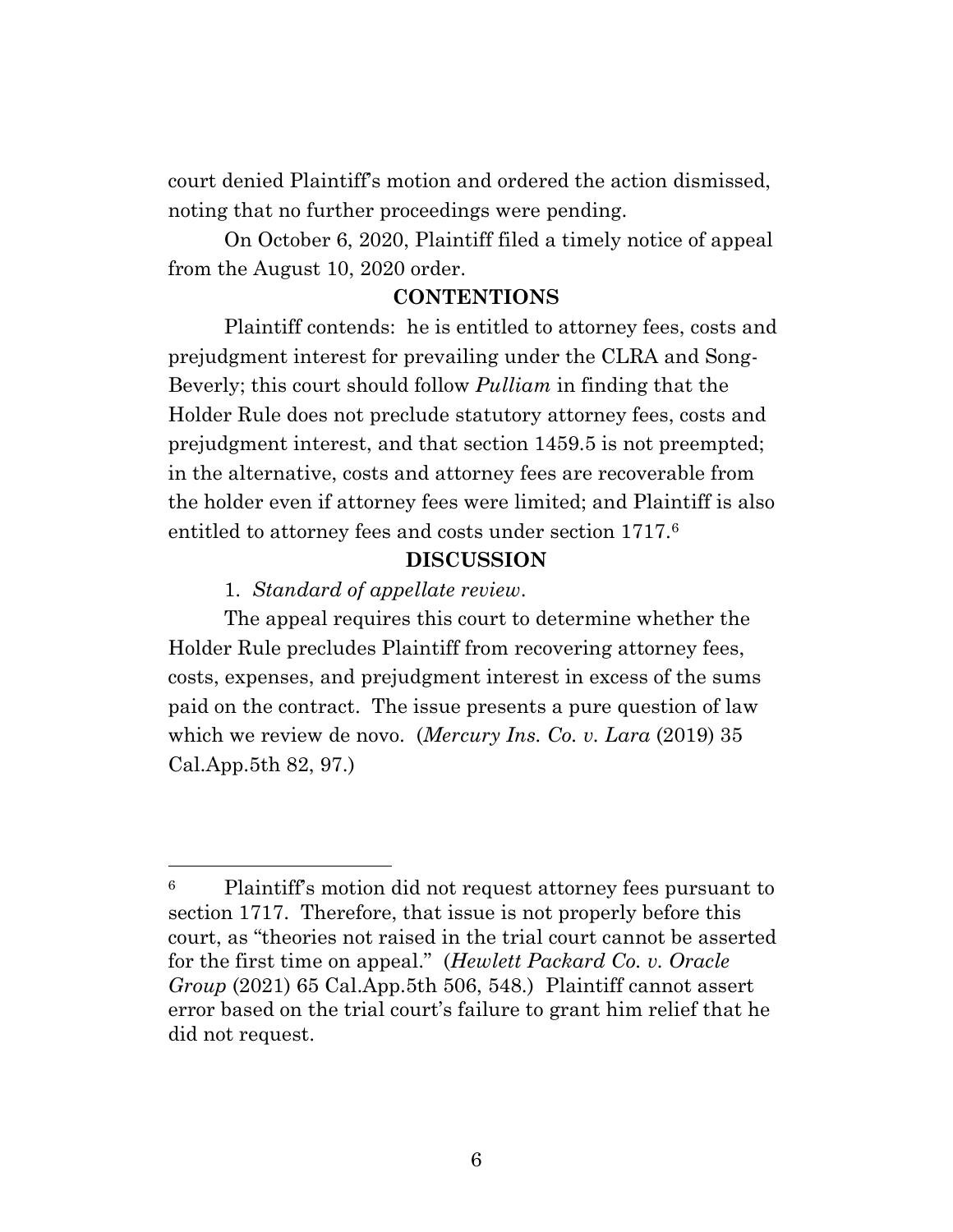#### 2. *Overview of the relevant law*.

As indicated, the Holder Rule, promulgated by the Federal Trade Commission (FTC), requires consumer credit contracts to include the following notice: "ANY HOLDER OF THIS CONSUMER CREDIT CONTRACT IS SUBJECT TO ALL CLAIMS AND DEFENSES WHICH THE DEBTOR COULD ASSERT AGAINST THE SELLER OF GOODS OR SERVICES OBTAINED PURSUANT HERETO OR WITH THE PROCEEDS HEREOF. RECOVERY HEREUNDER BY THE DEBTOR SHALL NOT EXCEED AMOUNTS PAID BY THE DEBTOR HEREUNDER." (16 C.F.R. § 433.2)

In 2018, *Lafferty* held that a plaintiff is limited under the plain meaning of the Holder Rule to recovering no more than the sum that was paid under the terms of the installment contract. (*Lafferty*, *supra*, 25 Cal.App.5th at p. 848.) *Lafferty* concluded that "a consumer cannot recover more under the Holder Rule cause of action than what has been paid on the debt regardless of what kind of a component of the recovery it might be—whether compensatory damages, punitive damages, or attorney fees." (*Id*. at p. 855, italics omitted.)

In 2019, after *Lafferty* was decided, the FTC construed the Holder Rule in the same manner as the *Lafferty* court. (*Spikener*, *supra*, 50 Cal.App.5th at pp. 154, 158.) At that time, the FTC rejected all proposed modifications to the Holder Rule, retained the Holder Rule in its present form (*Pulliam*, *supra*, 60 Cal.App.5th at p. 418), and "issued a confirmation of the Holder Rule (the Rule Confirmation). (84 Fed.Reg. 18711 (May 2, 2019).) [¶] As relevant here, the Rule Confirmation noted that several of the comments received 'addressed whether the Rule's limitation on recovery to "amounts paid by the debtor" allows or should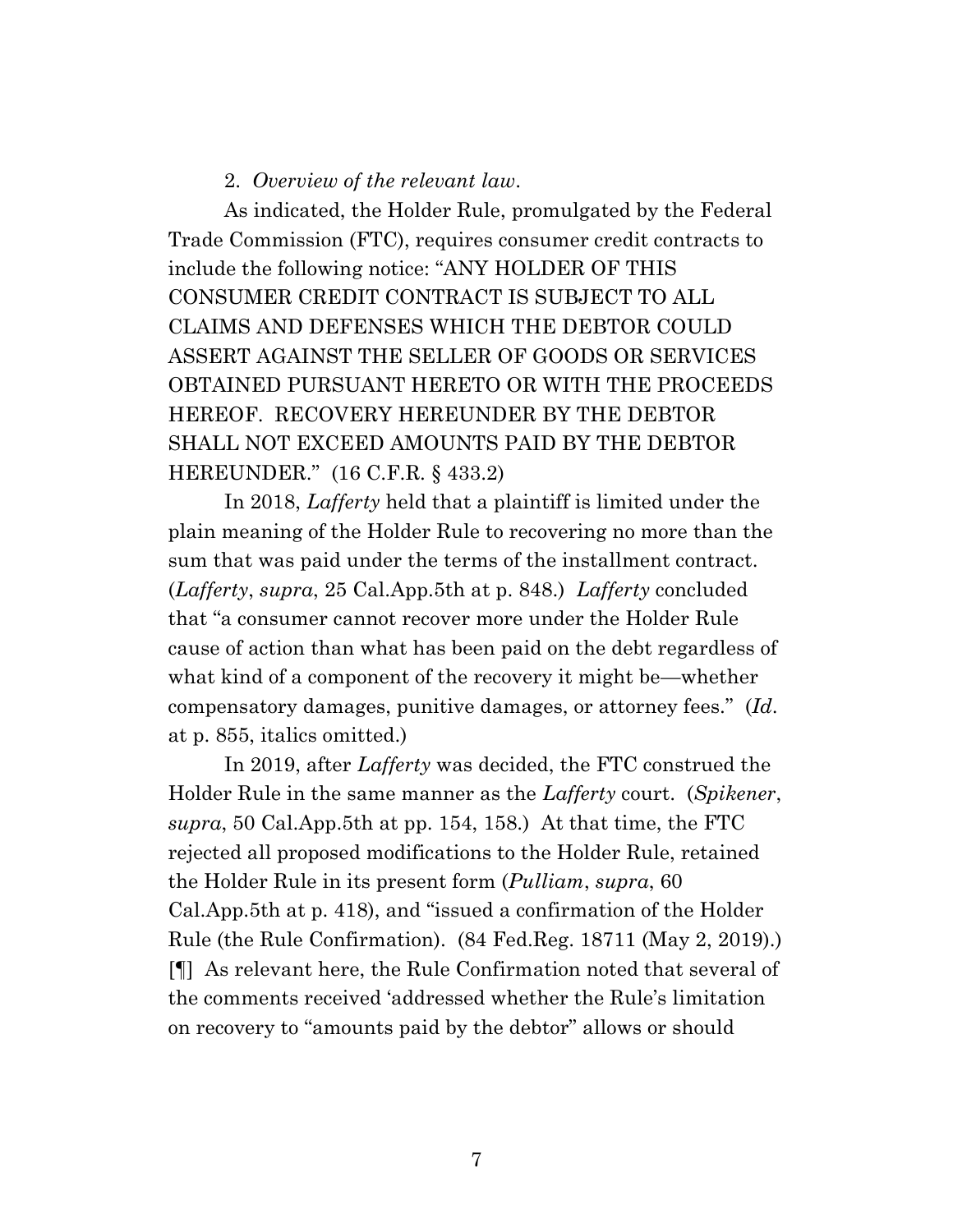allow consumers to recover attorneys' fees above that cap . . . ." (84 Fed.Reg., *supra*, at p. 18713.) After discussing the substance of the comments, the Rule Confirmation provided as follows: 'We conclude that if a federal or state law separately provides for recovery of attorneys' fees independent of claims or defenses arising from the seller's misconduct, nothing in the Rule limits such recovery. Conversely, if the holder's liability for fees is based on claims against the seller that are preserved by the Holder Rule Notice, the payment that the consumer may recover from the holder—including any recovery based on attorneys' fees—cannot exceed the amount the consumer paid under the contract. Claims against the seller for attorneys' fees or other recovery may also provide a basis for set off against the holder that reduces or eliminates the consumer's obligation. The Commission does not believe that the record supports modifying the Rule to authorize recovery of attorneys' fees from the holder, based on the seller's conduct, if that recovery exceeds the amount paid by the consumer.' (*Ibid*.)" (*Spikener*, *supra*, 50 Cal.App.5th at p. 158.)

In 2019, in response to *Lafferty*, the California Legislature adopted section 1459.5 (see fn. 4, *ante*; Stats. 2019, ch. 116, § 1), which provides that the Holder Rule's limitation on recovery does not apply to attorney fees, costs and expenses. (*Spikener*, *supra*, 50 Cal.App.5th at pp. 154-155.)

In 2020, the *Spikener* court concluded the FTC's construction of the Holder Rule is entitled to deference. (*Spikener*, *supra*, 50 Cal.App.5th at pp. 158-159.) It further concluded that, to the extent section 1459.5 authorizes a plaintiff to recover attorney fees on a Holder Rule claim even if that results in a total recovery greater than the amount the plaintiff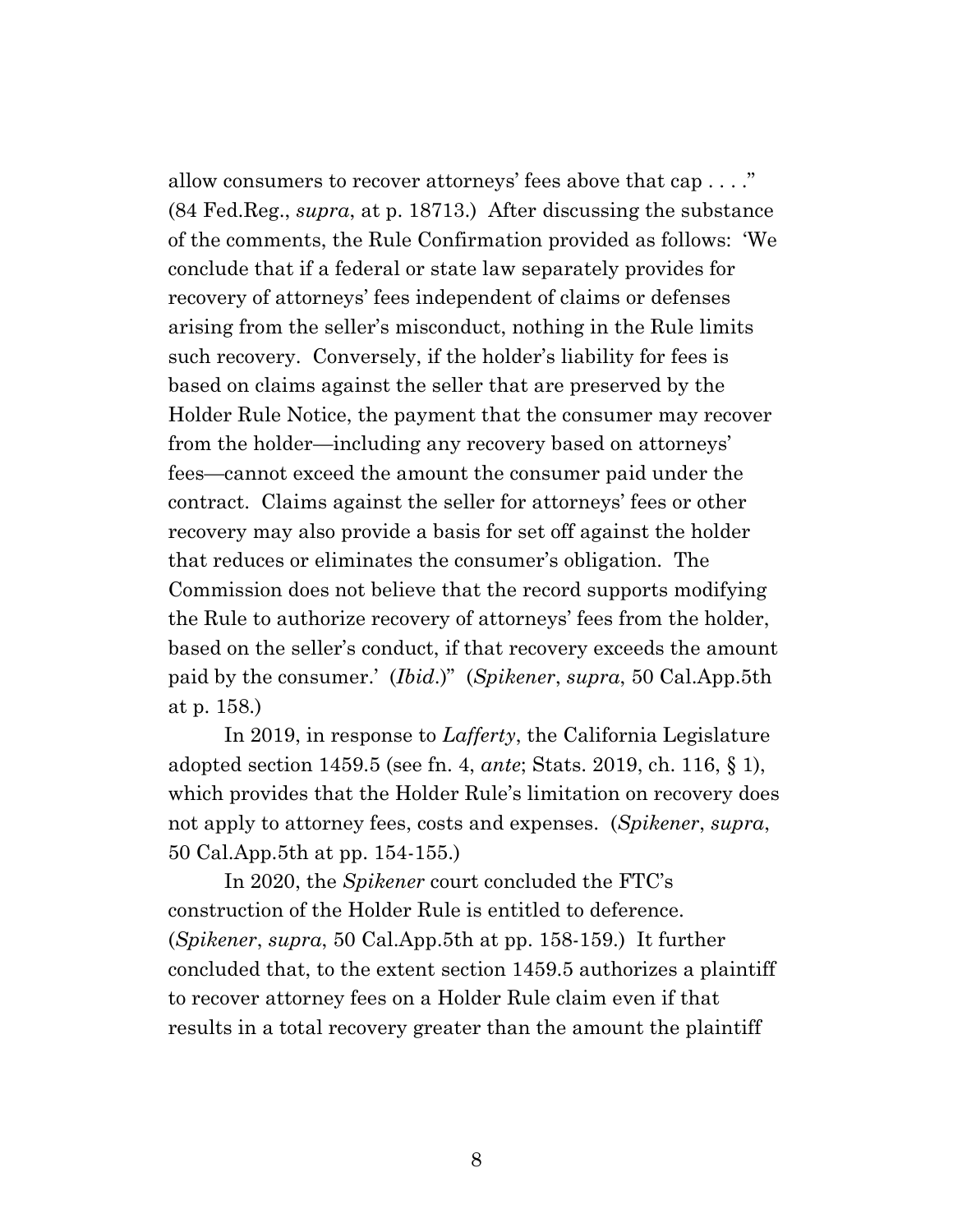paid under the contract, section 1459.5 conflicts with, and is therefore preempted by, the Holder Rule. (*Spikener*, at pp. 162- 163.) Accordingly, *Spikener* held that when a debtor asserts a claim against a holder pursuant to the Holder Rule, the debtor's recovery—including any attorney fees based on the Holder Rule claim—cannot exceed the amount the debtor paid under the contract. (*Id*. at p. 162.)

In 2021, during the pendency of this appeal, *Pulliam* was decided by Division Five of this court. *Pulliam* disagreed with both *Lafferty* and *Spikener*. *Pulliam* rejected *Lafferty*'s interpretation of the Holder Rule, and concluded that the Holder Rule's cap does not apply to attorney's fees. (*Pulliam*, *supra*, 60 Cal.App.5th at p. 412.) *Pulliam* also disagreed with *Spikener*'s conclusion regarding the binding nature of the FTC's contrary interpretation in its Rule Confirmation. (*Pulliam*, at p. 412.)

As discussed below, we find *Pulliam* persuasive, and further conclude that the Holder Rule does not preclude Plaintiff from recovering attorney fees, costs, expenses and prejudgment interest in excess of the amount that Plaintiff paid under the contract.

3. *The* Pulliam *court's rationale for construing the Holder Rule as not capping the attorney fees that are recoverable, and for declining to defer to the FTC's Rule Confirmation*.

*Pulliam* framed the issue as follows: "The statutory interpretation question for us is: Does the word 'recovery,' as used in the Holder Rule, include attorney's fees. If 'recovery' includes attorney's fees, then the Holder Rule's limitation that recovery 'by the debtor shall not exceed amounts paid by the debtor hereunder,' means that the court would add the attorney's fees to the compensatory award and limit the total recovery to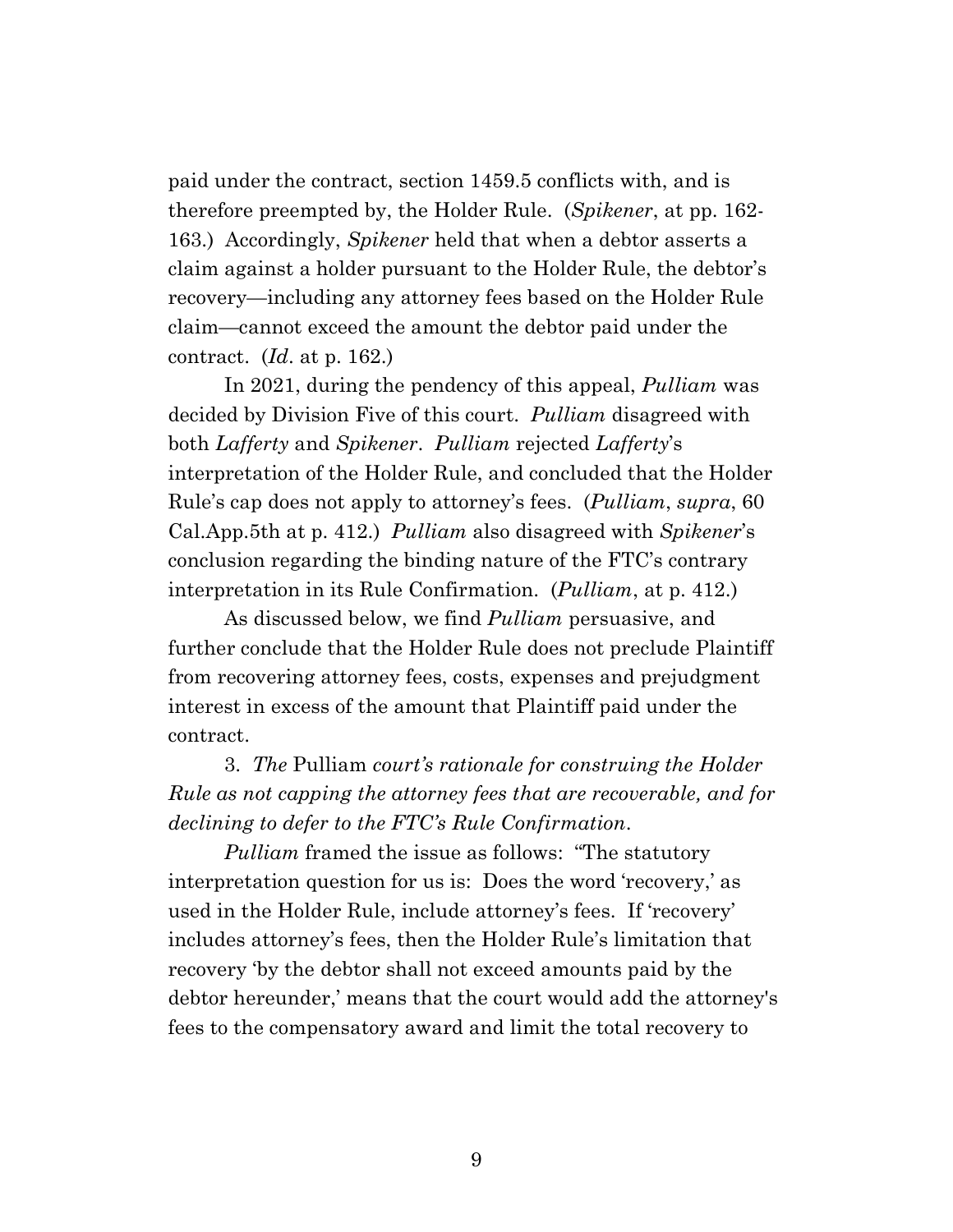the amount the debtor paid under the purchase agreement." (*Pulliam*, *supra*, 60 Cal.App.5th at p. 413.)

*Pulliam* began with the dictionary definition of recovery, and noted it "focuses on damages, i.e. restoring money that was taken away from the plaintiff, and does not expressly address attorney's fees." (*Pulliam*, *supra*, 60 Cal.App.5th at p. 413.)

*Pulliam* also examined the FTC's earlier position on the question, and noted that in the past, "the FTC's position on the limitation on recovery was that the rule limited consequential damages, not attorney's fees. To include attorney's fees in the Holder Rule's limitation on recovery would be out of sync with its objective of reallocating the costs of the seller's misconduct from the consumer back to the seller and creditor. Attorney's fees 'is a form of compensation that, along with an award of actual damages, permits the consumer to be made whole. . . . [O]ne of the objectives of the Holder Rule is to internalize the costs of a seller's misconduct. Those costs include the expense of obtaining compensation for injury caused by the seller's misconduct.' [Citation.]" (*Pulliam*, *supra*, 60 Cal.App.5th at pp. 415-416.)

*Pulliam* added, "One commentator suggested that if the creditor is not responsible for attorney fees and costs, there would be an incentive to intentionally prolong litigation and cause a consumer to spend more prosecuting the case than the recovery available under the sales contract. 'Exposure to liability for fees and costs . . . has a tendency to cut down on litigation and encourage settlement because commercial parties have less incentive to stall the litigation until the case goes away. This ability to stall is especially implicated when the commercial parties have the resources to continue the litigation while wearing down the resources of the consumer.' [Citation.] 'The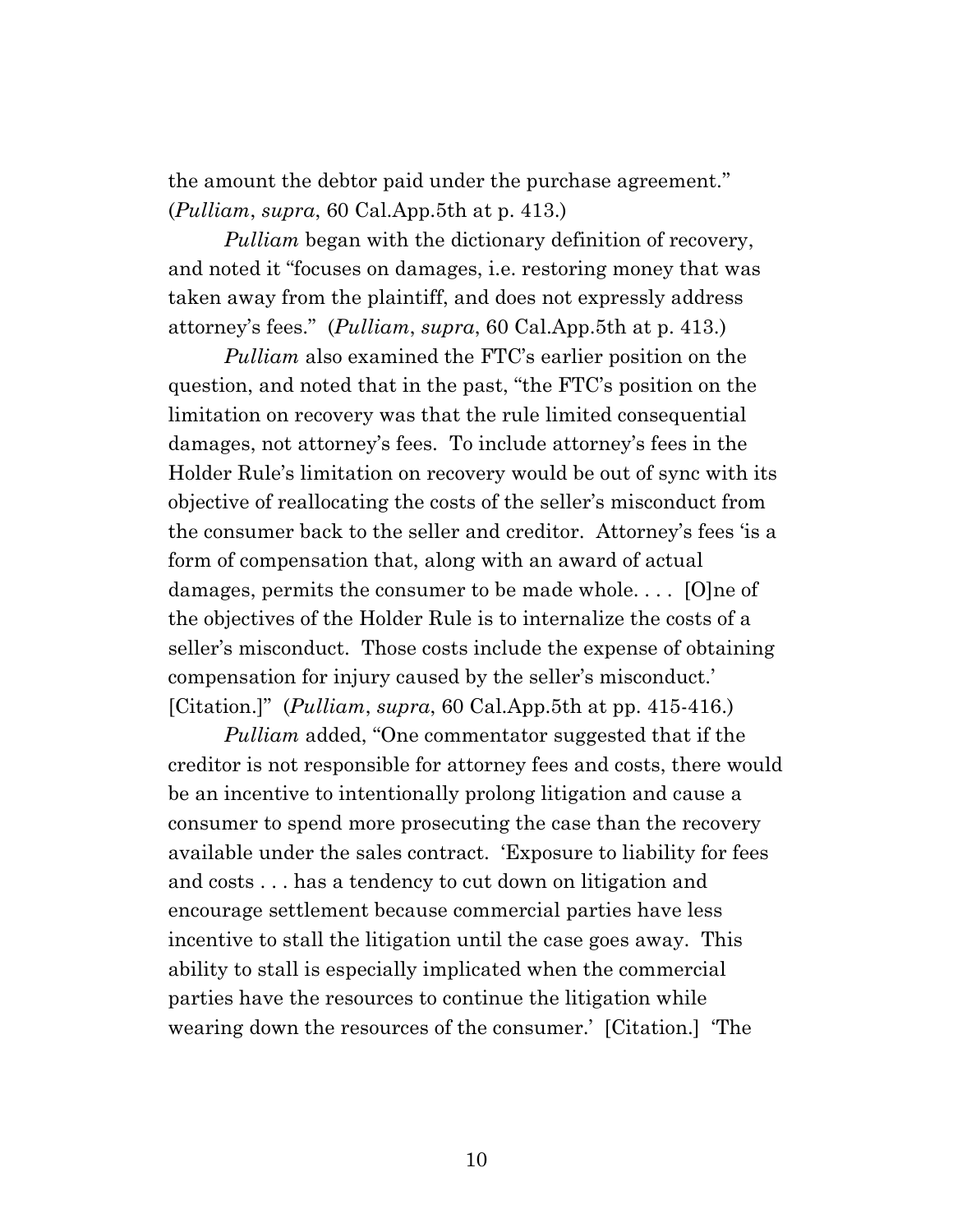statutory availability of attorney's fees and costs to a prevailing consumer is another way to level the playing field between the consumer and commercial parties to the transaction.' [Citation.] Both consumer rights and the rule's purpose would be frustrated if attorney fees were not recoverable from both the seller and the creditor-assignee." (*Pulliam*, *supra*, 60 Cal.App.5th at p. 416.)<sup>7</sup>

*Pulliam* then concluded the FTC's recent Rule Confirmation was not entitled to dispositive deference. (*Pulliam*, *supra*, 60 Cal.App.5th at p. 419.) It noted that in *Kisor v. Wilkie* (2019) ––– U.S. ––––, 139 S.Ct. 2400, 2408, 204 L.Ed.2d 841 (*Kisor*), the United States Supreme Court reaffirmed the doctrine of deference to an agency's reading of its own, genuinely ambiguous regulations, while reaffirming "the limitations of that doctrine. Particularly, in considering deference, 'a court must make an independent inquiry into whether the character and context of the agency interpretation entitles it to controlling weight. [Citations.]' [Citation.] 'The inquiry on this dimension does not reduce to any exhaustive test.' [Citation.] However, the court has identified certain markers for identifying when regulatory deference is and is not appropriate. [Citation.] [¶] The . . . markers the court identified were: First, the 'regulatory interpretation must be one actually made by the agency. In other words, it must be the agency's "authoritative" or "official position," rather than any more ad hoc statement not reflecting the agency's views. [Citation.]' [Citation.] 'Next, the agency's

<sup>&</sup>lt;sup>7</sup> We observe that if a transaction involves a relatively inexpensive vehicle, a commercial party would have an even greater incentive to prolong the litigation if the consumer's total recovery, including attorney fees, were capped by the amount the consumer paid under the contract.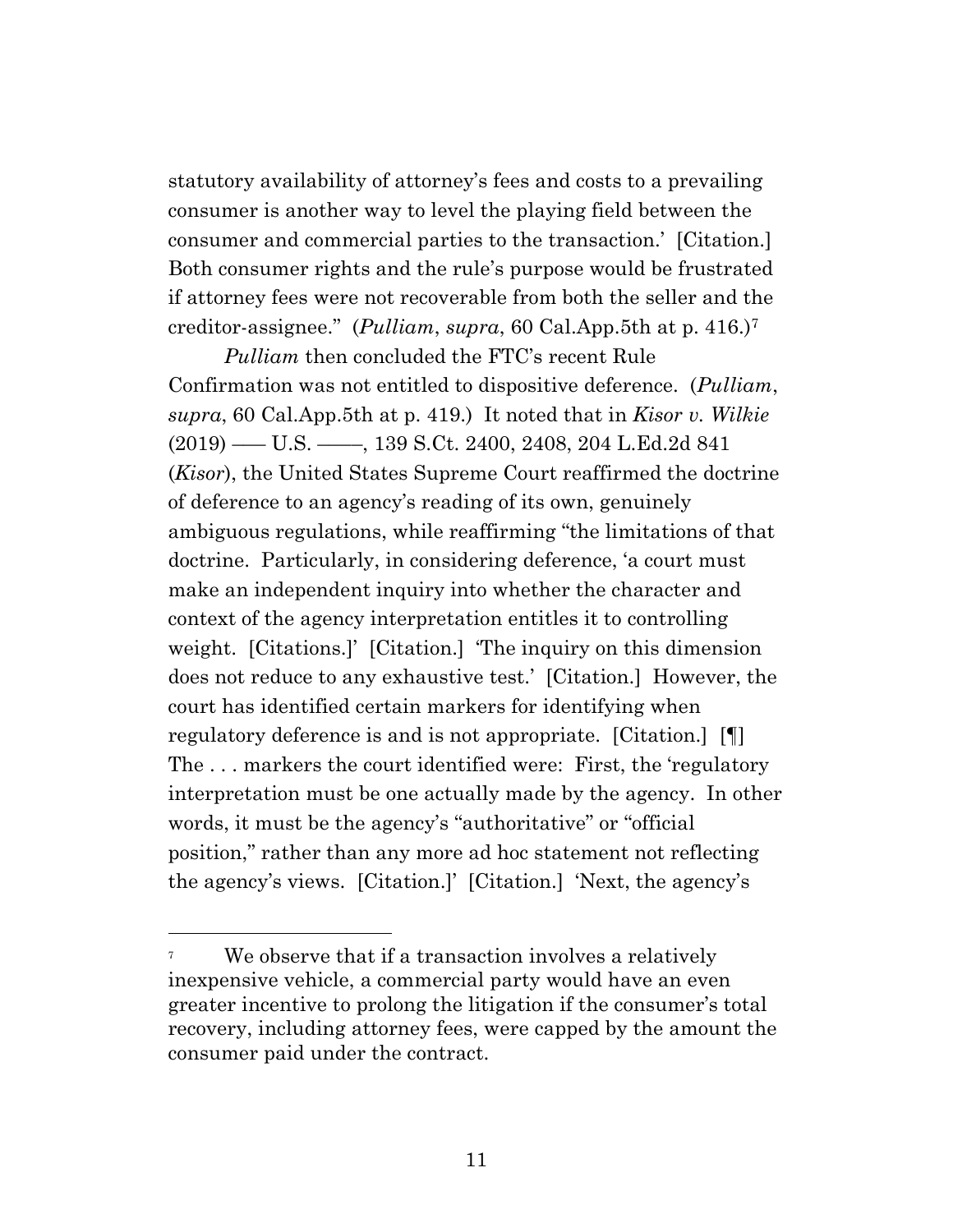interpretation must in some way implicate its substantive expertise.' [Citation.] 'Finally, an agency's reading of a rule must reflect "fair and considered judgment" to receive . . . deference. [Citation.]' [Citation.] A court should decline to defer to a convenient litigation position or post hoc rationalization. [Citation.]" (*Pulliam*, *supra*, 60 Cal.App.5th at p. 419.)

Upon considering these factors, *Pulliam* concluded the FTC's Rule Confirmation was not entitled to conclusive deference. (*Pulliam*, *supra*, 60 Cal.App.5th at p. 420.) Among other things, it found that resolution of the issue was not "easily within the FTC's substantive expertise. This is so for two reasons. (1) Resolution of the issue may turn on the particular state statute providing for attorney's fee recovery at issue, and whether that statute is intended to be punitive against the payor or simply to make the payee whole. (2) As illustrated by the FTC's request for comments which led to the Rule Confirmation, the FTC sought to exercise its judgment based on data regarding the effect of the rule (or any proposed rule change) on consumers and businesses. No commenter provided the FTC with data on the costs and benefits to consumers or businesses in different jurisdictions based on the availability of attorney's fees or any limitations placed on them. Thus, the FTC's statement regarding attorney's fees in its Rule Confirmation was not an exercise of its substantive expertise, but simply a position taken after limited arguments were made on each side." (*Pulliam*, *supra*, 60 Cal.App.5th at p. 420.)

Further, "given the informal nature of the FTC's consideration of the issue– one that followed a request for comments that did not mention attorneys' fees – we are not convinced that the confirmation truly represented the ' "fair and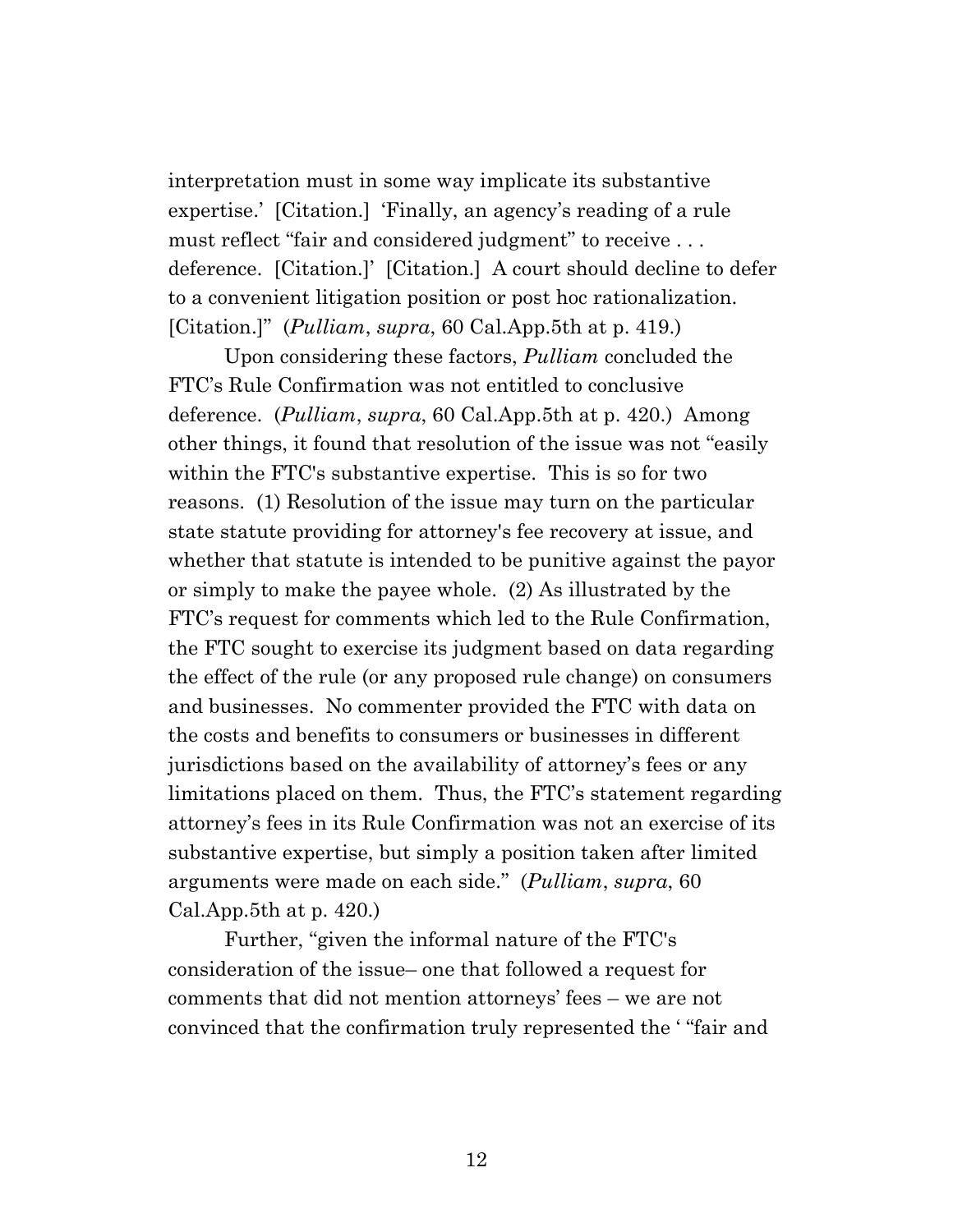considered judgment" [necessary] to receive . . . deference.' (*Kisor*, *supra*, 139 S.Ct. at p. 2416.)" (*Pulliam*, *supra*, 60 Cal.App.5th at p. 420.)

Finally, "although we cannot say the position taken in the Rule Confirmation was a change in interpretation – as the FTC had not previously interpreted the rule at all – it did, in fact, address an issue never previously addressed, and undermined the existing practice in those jurisdictions in which attorney fees in excess of the cap had been, and were being, imposed as a matter of course." (*Pulliam*, *supra*, 60 Cal.App.5th at p. 420.)

Based on the above rationale, we agree with *Pulliam* that the Holder Rule does not limit a defendant's liability for attorney fees, and that the FTC's recent Rule Confirmation is not entitled to conclusive deference. We now turn to the discrete issues raised by the instant appeal.

4. *Trial court erred in denying Plaintiff's motion for attorney fees, costs, expenses and prejudgment interest on the ground that both defendants' liability for those items is capped by the Holder Rule*.

*The inapplicability of the Holder Rule cap to attorney fees*. As indicated, the trial court ruled that *Spikener* is "on point. Both Defendants have paid the maximum amount and [are] not obligated to pay more per *Spikener*." As discussed above, we in turn agree with *Pulliam* that the Holder Rule cap does not include attorney fees within its limit on recovery. (*Pulliam*, *supra*, 60 Cal.App.5th at pp. 409-422.)

*The inapplicability of the Holder Rule cap to costs and expenses*. The *Lafferty* court held the right to costs of suit under Code of Civil Procedure section 1032, subdivision (b), is not curtailed by the Holder Rule, which is silent about cost awards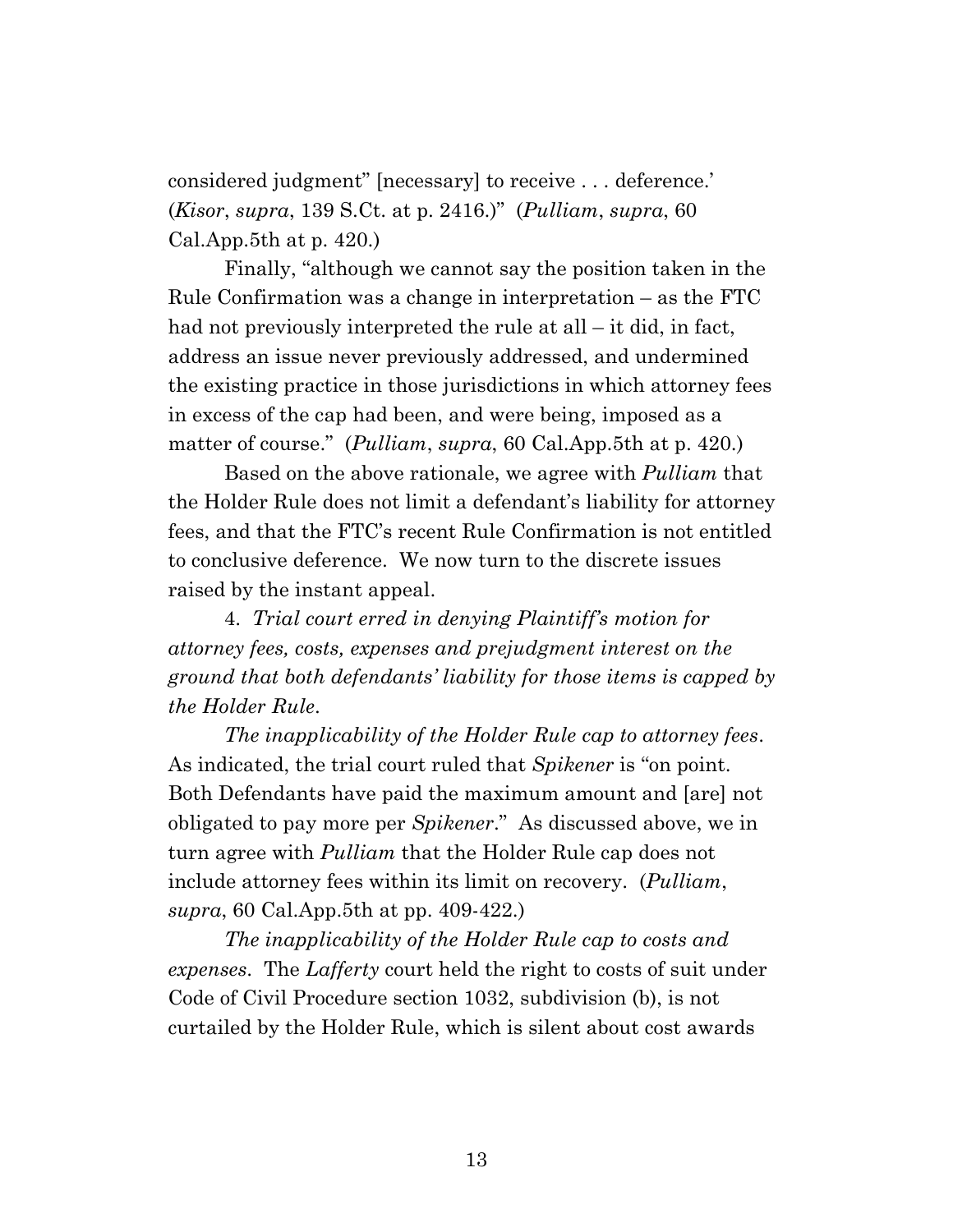under state law to a prevailing party in an action. (*Lafferty*, *supra*, 25 Cal.App.5th at p. 415.) Further, although the *Pulliam* decision did not discuss the impact of the Holder Rule cap on costs or expenses, as those issues were not raised on appeal (*Pulliam*, *supra*, 60 Cal.App.5th at p. 403, fn. 2), by parity of reasoning, *Pulliam*'s rationale for concluding that the Holder Rule cap does not include attorney fees within its limit on recovery is equally applicable to the items of costs and expenses. Those items, just like attorney fees, are incurred in the process of recovering "damages, i.e., restoring money that was taken away from the plaintiff." (*Pulliam*, *supra*, 60 Cal.App.5th at p. 413.) Additionally, if the Holder Rule cap were to extend to costs and expenses, a commercial defendant would have greater " 'incentive to stall the litigation until the case goes away.' " (*Id*. at p. 416.) We conclude *Pulliam*'s determination that the Holder Rule cap does not apply to attorney fees is equally applicable to the items of costs and expenses.

*The inapplicability of the Holder Rule cap to prejudgment interest*. In this regard, *Lafferty*, *supra*, 25 Cal.App.5th 398, is on point. It states that section 3287, pertaining to prejudgment interest, "applies to every person entitled to recover damages without reference to the underlying cause(s) of action for which damages are awarded. Because prejudgment interest under Civil Code section 3287 focuses on the person rather than the cause of action, the limitation on recovery under the Holder Rule cause of action does not affect entitlement to prejudgment interest." (*Lafferty*, *supra*, 25 Cal.App.5th at p. 416.)

*The impact of section 1459.5*. It is unnecessary to address Westlake's argument that section 1459.5, allowing a plaintiff to recover attorney's fees, costs and expenses, is preempted by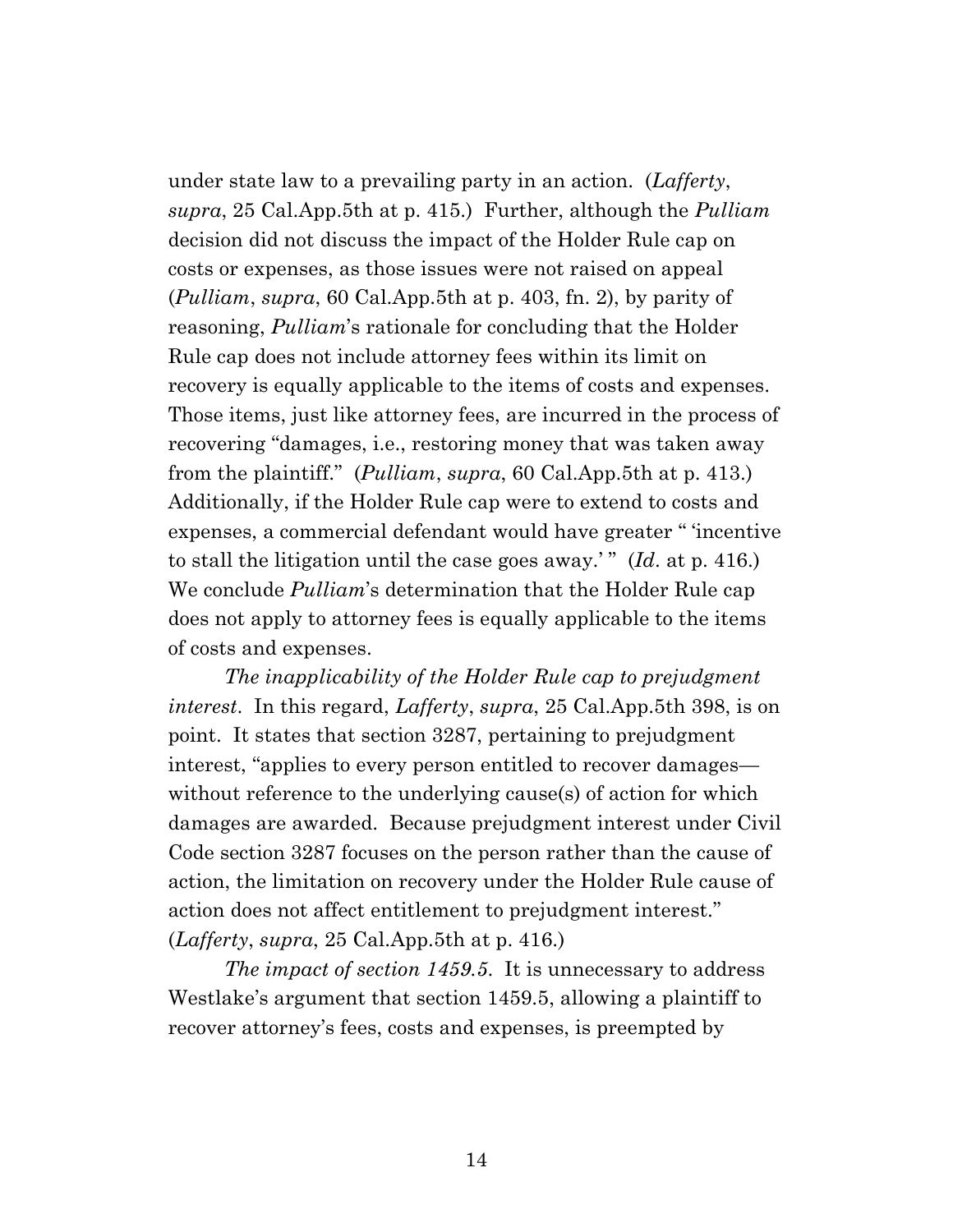federal law. Again, *Pulliam* is on point. "Because we conclude the Holder Rule cap does not include attorney's fees [or costs or expenses] within its limit on recovery and that the FTC's interpretation to the contrary is not entitled to deference, the Holder Rule is consistent with section 1459.5, and we need not address whether section 1459.5 independently applies." (*Pulliam*, *supra*, 60 Cal.App.5th at p. 422.)

*The role of Southgate, the defaulted seller*. In denying Plaintiff's motion, the trial court ruled that both defendants had paid the maximum amount and were not obligated to pay more, per *Spikener*. On appeal, Plaintiff seeks reversal and remand as to both Southgate and Westlake. We agree that the Holder Rule cap is inapplicable to the various items that Plaintiff sought in his motion, and therefore the order must be reversed as to both Westlake and Southgate. As we have noted, Southgate was in default, and thus it is not a respondent in this appeal. In its respondent's brief, Westlake argues in a footnote that because Southgate was not served with the notice of appeal and is not a respondent in this appeal, "any relief requested as against Southgate is inappropriate." However, Westlake lacks standing to assert any arguments on behalf of Southgate, its defaulted codefendant. Moreover, after Southgate's default was entered, it was no longer an active party in the litigation and thus was not entitled to any further notices. (*Sporn v. Home Depot USA, Inc*. (2005) 126 Cal.App.4th 1294, 1301.) Therefore, reversal is proper as to Southgate, irrespective of its absence as a respondent.